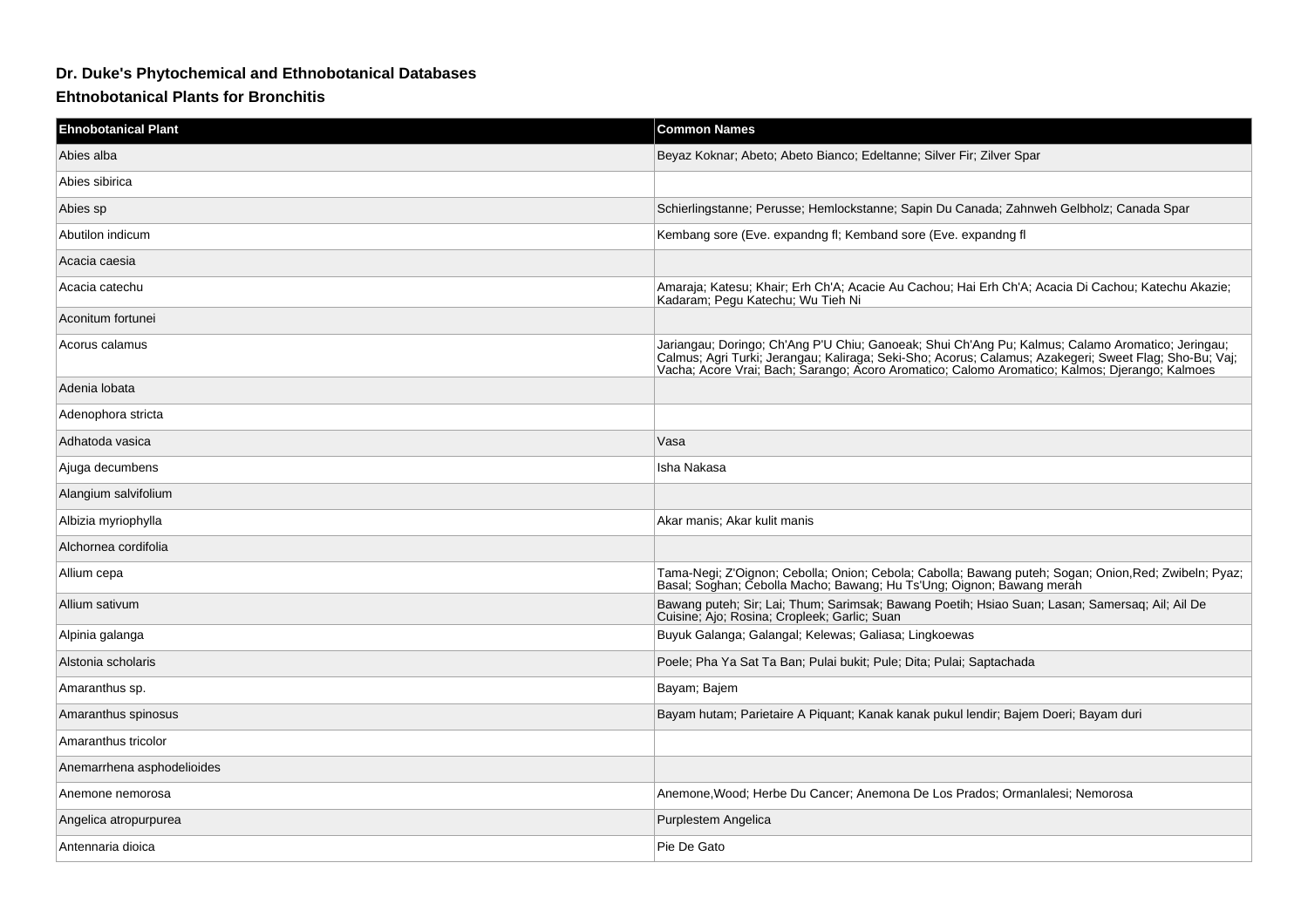| <b>Ehnobotanical Plant</b> | <b>Common Names</b>                                                                                                                                                                                                                                               |
|----------------------------|-------------------------------------------------------------------------------------------------------------------------------------------------------------------------------------------------------------------------------------------------------------------|
| Aplectrum hyemale          |                                                                                                                                                                                                                                                                   |
| Arctostaphylos pungens     |                                                                                                                                                                                                                                                                   |
| Ardisia japonica           | Ping Di Mu                                                                                                                                                                                                                                                        |
| Arisaema triphyllum        | Aronknolle; Indian Turnip; Indian Onion; Arum                                                                                                                                                                                                                     |
| Arum dracunculus           | Dragontea                                                                                                                                                                                                                                                         |
| Asarum heterotropoides     |                                                                                                                                                                                                                                                                   |
| Asclepias syriaca          | Ipek Fidani; Milkweed                                                                                                                                                                                                                                             |
| Asclepias tuberosa         | Pleurisy Root; Knollige Seidenpflanze; Yanagi-Towata; Knollige Schwalbenwurz; Knollseidenwurzel;<br>Pleurisyroot; Tuberous Swallowwort; Knolzijdewortel; Asclepiade Tubereux                                                                                      |
| Atractylodes macrocephala  |                                                                                                                                                                                                                                                                   |
| Bidens pilosa              | Romerillo; Clavelito De Monte; Yema De Huevo; Saltillo; Subang puteri batek; Z'Aiguille; Pau-pau pasir;<br>Ketul; Jarongan; Alfiler; Aceitilla                                                                                                                    |
| Blumea myriocephala        | Chapa; Kepijit                                                                                                                                                                                                                                                    |
| Bocconia frutescens        | Pan Blanco; Yagrumo Macho; Yanali; Bois Coq D'Inde; Bois Codine; Palo De Toro; Bois De Coq; Higeura<br>Infierno; Celandine, Tree; Llora Sangre; Gengibrillo; Cocoxihuitl; Aji Moron; Arbre A Pain; Higuera Del<br>Diablo                                          |
| Brassica campestris        | Salgam; Ma Chieh; Abura-Na; Chou                                                                                                                                                                                                                                  |
| Brosimum alicastrum        | Caucho Macho                                                                                                                                                                                                                                                      |
| Bryonopsis laciniosa       |                                                                                                                                                                                                                                                                   |
| Buddleja madagascariensis  | Lamk.                                                                                                                                                                                                                                                             |
| Cajanus cajan              | Guaduli; Pois Congo; Gandul; Chieh Tu Tzu; Guandul; Adhaki; Pois D'Angolie; Shan Tou Ken; Katjang bali;<br>Kachang gude; Kachang kayu (tree bean); Chieh Tu; Pois Cajan                                                                                           |
| Capparis micracantha       | Kayu tujoh; Kledoeng; Melada                                                                                                                                                                                                                                      |
| Capsicum frutescens        | Piment De Cayenne; Pepper, Red; Filfil Darah; Sili Biberi; Chile                                                                                                                                                                                                  |
| Carpesium abrotanoides     | Chan Chu Lan; Yabu-Tabako; Ti Sung; Shih Shou; T'len Man Ch'Ing; Chi Lu                                                                                                                                                                                           |
| Cassia alata               | Date; Fleur A Dartres; Ketepeng badak; Ketepeng; Fleurs Saint Christophe; Guajava; Dates Jaunes; Fleur<br>Dartre; Fleur St Christophe; Gelenggang; Daoen koepang; Ludanggan; Dartres; Herbe A Dattes; Ki manila;<br>Ketepeng kebo; Ketepeng tijna; Fleur Palmiste |
| Cassia occidentalis        | Kachang kota; Tlalhoaxin; Sinamekki; Khiyar Shember; Shih Chueh Ming; Kasiah; Menting; Pois Piante;<br>Senting; Wang Chiang Nan                                                                                                                                   |
| Catalpa bungei             | Chio Chio Ch'In; Ch'Iu; Tzu                                                                                                                                                                                                                                       |
| Cecropia peltata           | Bois Trompette; Yagruma; Grayumbo; Trompette; Bois Canon; Trompettier; Trumpet Tree; Grayumbe;<br>Yagrumo                                                                                                                                                         |
| Cedrela mexicana           |                                                                                                                                                                                                                                                                   |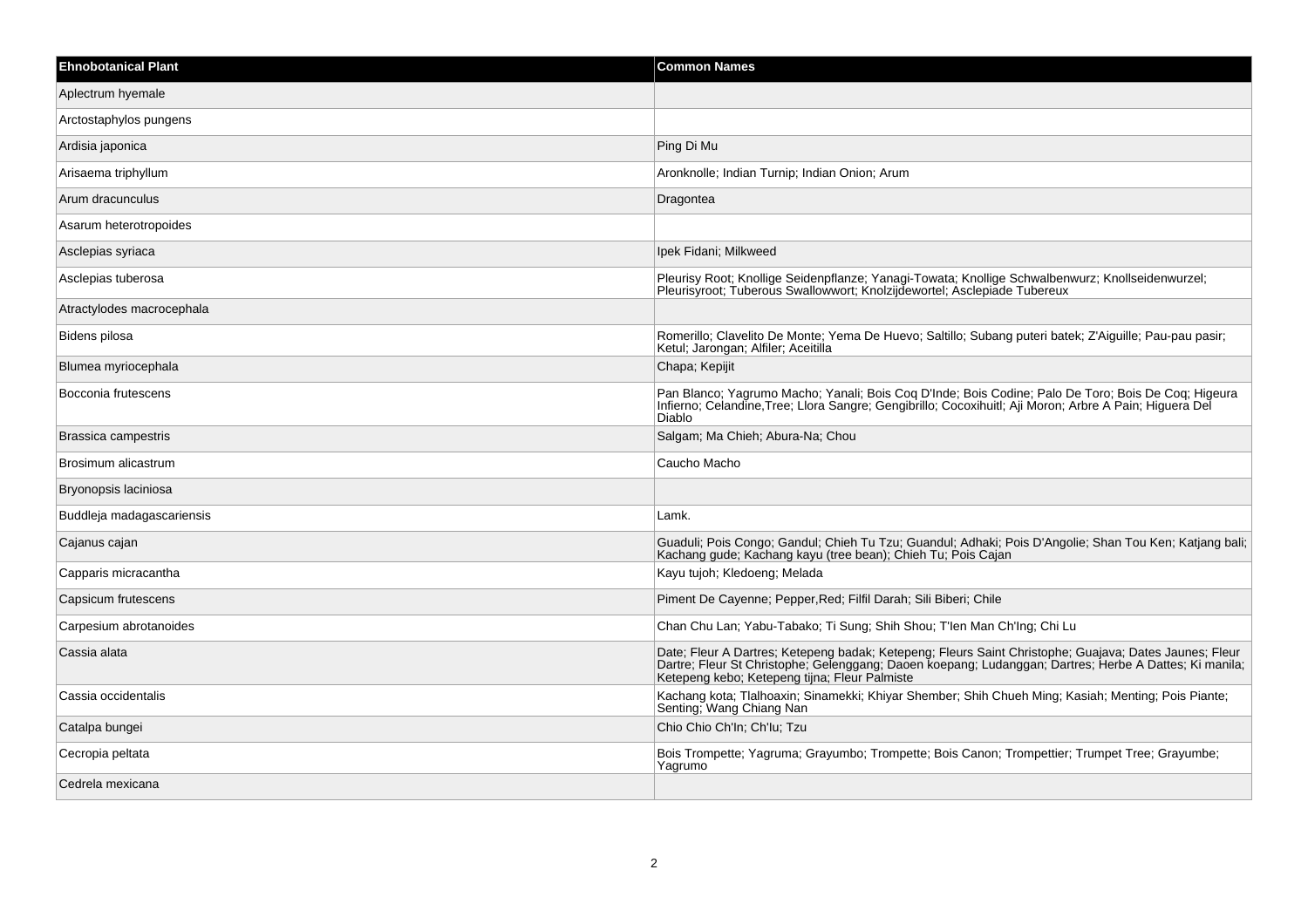| <b>Ehnobotanical Plant</b> | <b>Common Names</b>                                                                                                                                                                                                                                              |
|----------------------------|------------------------------------------------------------------------------------------------------------------------------------------------------------------------------------------------------------------------------------------------------------------|
| Chamaesyce berteriana      | Ti Malomin                                                                                                                                                                                                                                                       |
| Chamaesyce hirta           | Malomin; Malnommee; Malcasada; Marcasa; Yerba Lechera; Malcasa                                                                                                                                                                                                   |
| Chamaesyce hypericifolia   | Yerba Lechera                                                                                                                                                                                                                                                    |
| Chamaesyce prostrata       | Yerba Lechera                                                                                                                                                                                                                                                    |
| Chamaesyce serpens         | Yerba Lechera; Malomet                                                                                                                                                                                                                                           |
| Cicer arietinum            | Pois Chiche; Garbanzo; Nok; Cece; Garvane; Hummus; Nokhud                                                                                                                                                                                                        |
| Cimicifuga dahurica        |                                                                                                                                                                                                                                                                  |
| Cimicifuga foetida         |                                                                                                                                                                                                                                                                  |
| Cimicifuga racemosa        | Cimicifuga                                                                                                                                                                                                                                                       |
| Cimicifuga simplex         | Sarasina-Shoma                                                                                                                                                                                                                                                   |
| Cissampelos pareira        | Bejuco De Raton; Aristoloche Lobee; Feuille Coeur; Gasing-gasing; Liane Patte Cheval                                                                                                                                                                             |
| Cissus cyphopetala         |                                                                                                                                                                                                                                                                  |
| Cistus ladaniferus         | Jara; Ladanum; Girit Ladeni                                                                                                                                                                                                                                      |
| Cistus salvifolius         |                                                                                                                                                                                                                                                                  |
| Cistus villosus            | Cistus                                                                                                                                                                                                                                                           |
| Clausena anisata           |                                                                                                                                                                                                                                                                  |
| Cleome gigantea            |                                                                                                                                                                                                                                                                  |
| Clerodendrum siphonanthus  |                                                                                                                                                                                                                                                                  |
| Coccinia indica            | Bolu teke; Papasan; Kapasan                                                                                                                                                                                                                                      |
| Cocos nucifera             | Yeh Tzu; Kelapa; Kerambir; Kelambir; Kerambil; Yueh Wang T'Ou; Coco; Kalapa; Jeho; Yeh Chung Chiu;<br>Palma De Coco; Coqueiro; Mata De Coco; Kechambil; Nyor; Noix De Coco; Drakht I Badinja; Cocoye;<br>Cocotero; Nyiur; Cocotier; Cocoyeur; Niyu; Ipai; Hsu Yu |
| Coix lacryma-jobi          | Yi Yi Ren; Zyuzu-Dama; Yokuinin; Gurlu; Hato-Mugi; T'U I Mi; I I Jen; I Chu Tzu; Hui Hui Mi; Larmes De<br>Job; Graines Chapelet; Chi Shih; Chieh Li; Gavedhu; Hatomugi; Kan Mi; Job'S Tear; Tranengras; Lagrimas<br>De San Pedro; I I Jen Chiu                   |
| Colocasia esculentum       | Keladi; Gelo                                                                                                                                                                                                                                                     |
| Commiphora mukul           | Guggulu; Chia Mu Yao                                                                                                                                                                                                                                             |
| Connarus grandis           | Akar nyamok jantan; Akar nyireh; Meriboengan akar                                                                                                                                                                                                                |
| Cordia boissieri           | Nacahuita                                                                                                                                                                                                                                                        |
| Cordia sebestena           | Petit Soleil; Caramboli; Avellano Criollo; Bois D'Ine; Avellana; Coquelicot                                                                                                                                                                                      |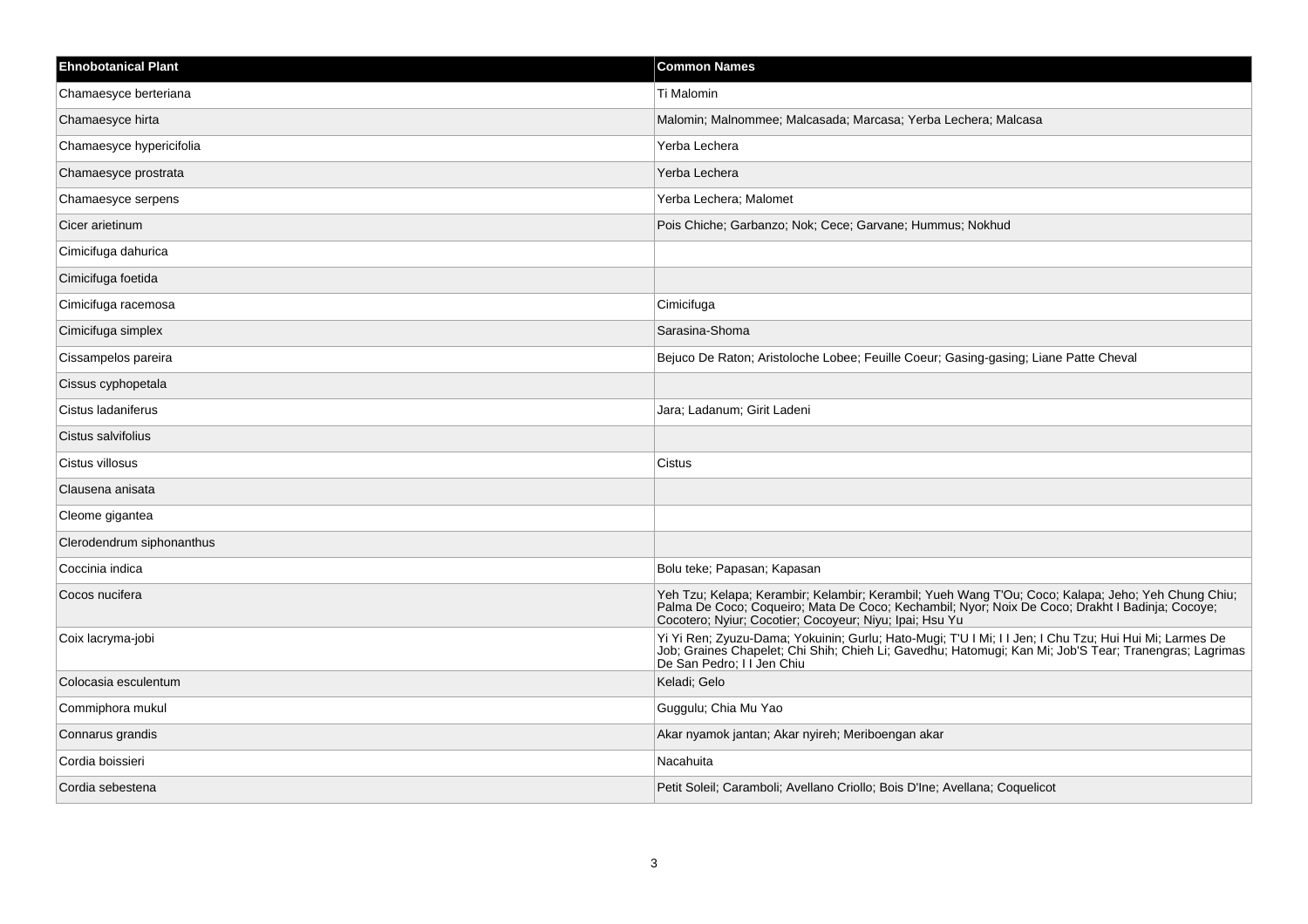| <b>Ehnobotanical Plant</b>  | <b>Common Names</b>                                                                                                               |
|-----------------------------|-----------------------------------------------------------------------------------------------------------------------------------|
| Cordia sebestina            |                                                                                                                                   |
| Costus speciosa             |                                                                                                                                   |
| Crinum erubescens           | Lis; Lirio De Cinta; Lis Blanc; Oignon De Lis                                                                                     |
| Croton flavens              |                                                                                                                                   |
| Curcuma domestica           | Turmeric; Safron Du Pays; Kurkuma Uzum; Yu Chin; Safran De St Domingue; Ukon; Olena; Haridra;<br>Safran Des Indes; Safran Du Pays |
| Cynoglossum officinale      | Kopekdili; Radix Cynoglossum; Hound'S Tongue; Cinoglosa; Lengua De Perro                                                          |
| Dalbergia saxatilis         |                                                                                                                                   |
| Dalbergiella welwitschii    |                                                                                                                                   |
| Daphnidium cubeba           | Pi Ch'Eng Ch'leh; P'l Ling Ch'leh Tzu                                                                                             |
| Deinbollia pinnata          |                                                                                                                                   |
| Descurainia sophia          |                                                                                                                                   |
| Desmodium adscendens        |                                                                                                                                   |
| Diospyros tomentosa         |                                                                                                                                   |
| Dipteracanthus suffruticosa |                                                                                                                                   |
| Dorema ammoniacum           | Ammoniak; Cadirusagi; Zuh                                                                                                         |
| Drosera rotundifolia        | Ringormgras; Kimaheina; Degirmi Sebnem; Sundew; Ros Solis; Mosen-Goke; Drosera                                                    |
| Elaeagnus angustifolia      |                                                                                                                                   |
| Elaeodendron roxburghii     |                                                                                                                                   |
| Elettaria cardamomum        | Kakule; Ts'Ao Kuo; Tou K'Ou; Cardamom; Krako; Pai Tou K'Ou                                                                        |
| Enterolobium cyclocarpum    | Bois Tanniste Rouge; Framboyan Extranjero; Caro; Oreja                                                                            |
| Ephedra sinica              | Sima-Mao; Ma Huang                                                                                                                |
| Erianthus spontaneum        |                                                                                                                                   |
| Erigeron canadensis         | Canada Fleabane; Thwail Ath Theeb; Kanaryaotu; Mawi Pire Otu                                                                      |
| Erigeron pusillus           |                                                                                                                                   |
| Eriodictyon glutinosum      | Herbe De Santa; Santakraut; Yerba Santa                                                                                           |
| Eriodictyon sp              |                                                                                                                                   |
| Erythrina mildbraedii       |                                                                                                                                   |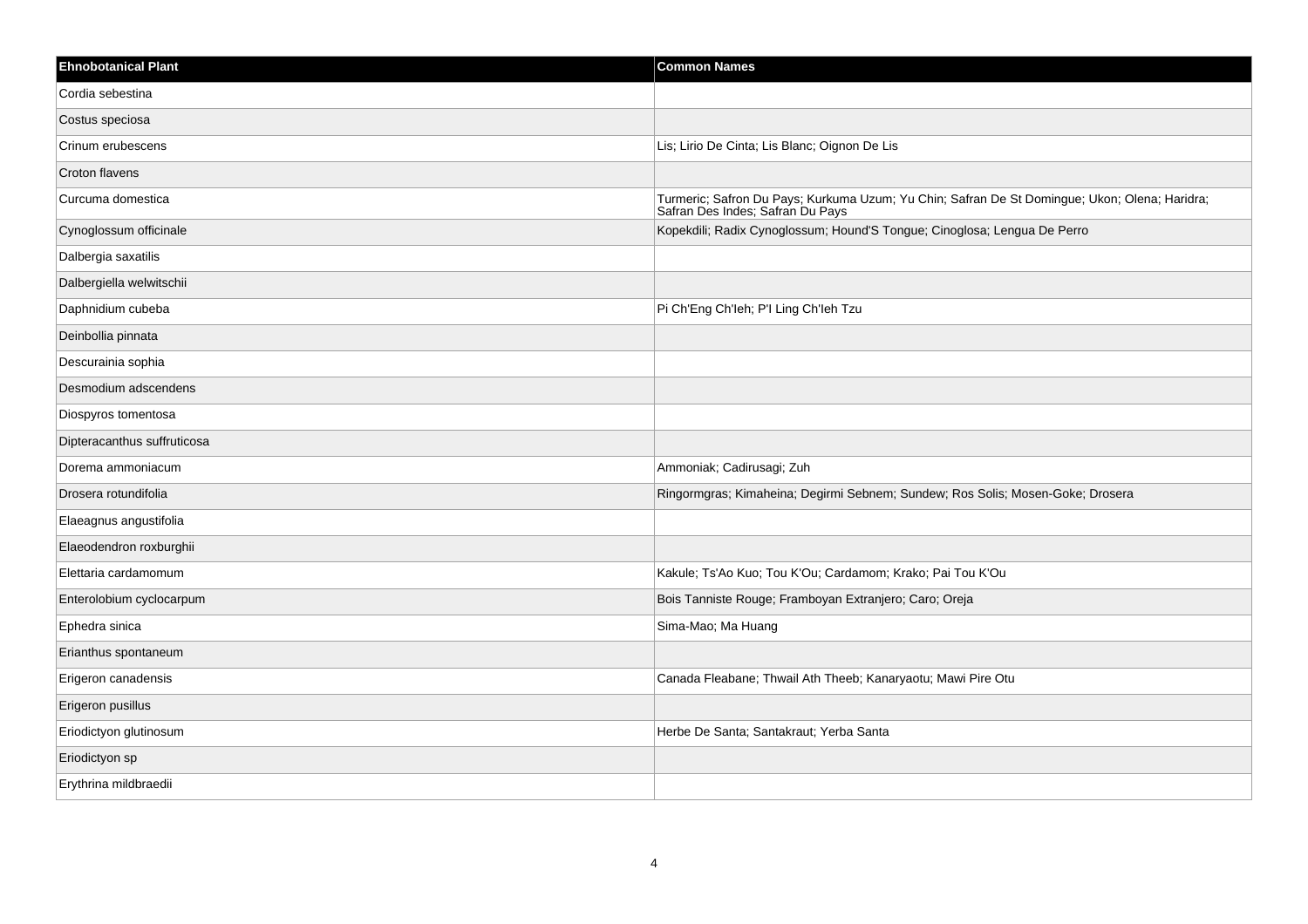| <b>Ehnobotanical Plant</b> | <b>Common Names</b>                                                                                                                                                                               |
|----------------------------|---------------------------------------------------------------------------------------------------------------------------------------------------------------------------------------------------|
| Eucalyptus bicolor         | Kalebtoz; Qalamtoz                                                                                                                                                                                |
| Eucalyptus citriodorus     | Eucalyptus                                                                                                                                                                                        |
| Eucalyptus globosus        | Eucalyptus                                                                                                                                                                                        |
| Eucalyptus globulus        | Okaliptus; Eucalyptus; Eucalypt; Eucalipto                                                                                                                                                        |
| Eucalyptus sp              | Eucalipto                                                                                                                                                                                         |
| Eugenia cheken             | Chekan; Guayabo; Chequen                                                                                                                                                                          |
| Eugenia sinaloae           |                                                                                                                                                                                                   |
| Eulophia nuda              |                                                                                                                                                                                                   |
| Euphorbia antiquorum       | Sudu Sudu; Tidhara; Snuhi; Wolfsmilch Der Alten; Sehadid Kalli; Euforbia; Duluk; Vajrakanata; Euphorbe<br>Des Anciens; Triangular Spurge; Sudu-sudu                                               |
| Euphorbia granulata        |                                                                                                                                                                                                   |
| Euphorbia hirta            | Milkweed; Asthma Herb; Ara tamah; Gendong anak; Ngonderamango; Kukon-kukon; Patikan; Pempe;<br>Gelang susu; Kelusan                                                                               |
| Euphorbia pilulifera       | Asthma Herb; A'Njad; Indisch Wolfsmelkkruid; Um Al Haleeb; Indisches Wolfsmilchkraut; Lechera De<br>Golondrina; Daun Patikan; Raktavinduchada; Euphorbe Indienne; Catshair; Dudhi; Fei Yang Ts'Ao |
| Euphorbia sp               | Um Hlonhlo; Isihlehle; Memeya Quauhnahuacense; Golondrina; Yxpapachca; Euphorbes; Memeya<br>Ocopetlayucense; Warwort                                                                              |
| Evolvulus alsinoides       |                                                                                                                                                                                                   |
| Fagus ferruginea           |                                                                                                                                                                                                   |
| Ferula assa-foetida        | Silphion; Seytantersi                                                                                                                                                                             |
| Ferula assafoetida         |                                                                                                                                                                                                   |
| Ferula persica             |                                                                                                                                                                                                   |
| Ficus capensis             |                                                                                                                                                                                                   |
| Fimbristylis monostachya   |                                                                                                                                                                                                   |
| Fimbristylis schoenoides   |                                                                                                                                                                                                   |
| Fritillaria cirrhosa       | Bei Mu                                                                                                                                                                                            |
| Fritillaria verticillata   | Pei Mu                                                                                                                                                                                            |
| Galeopsis tetrahit         | Kedibasi; Doove Netelen                                                                                                                                                                           |
| Ginkgo biloba              | Yin Kuo; Pai Kuo; Ityo; Yin Hsing; Icho                                                                                                                                                           |
| Gmelina arborea            | Gambhari                                                                                                                                                                                          |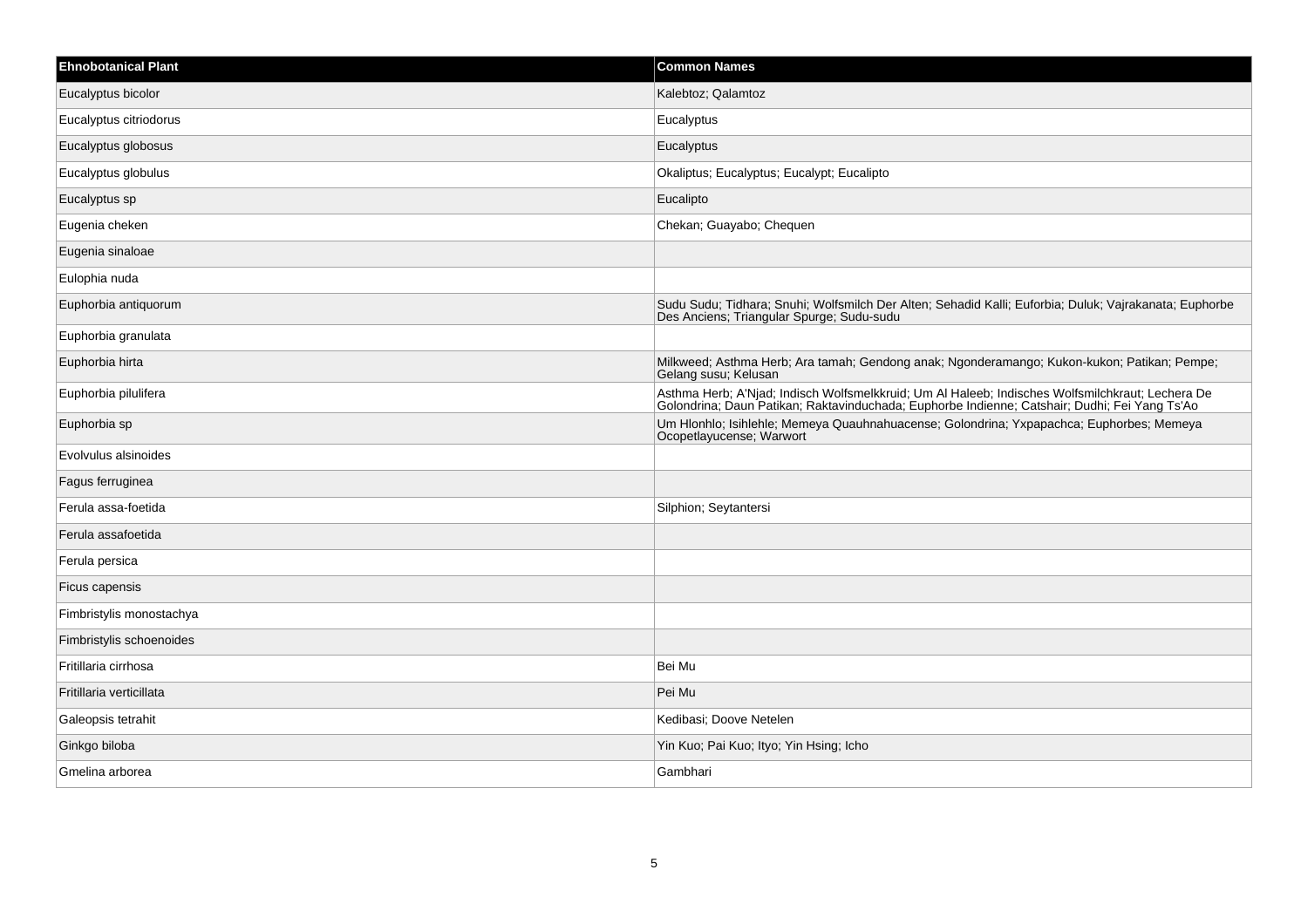| <b>Ehnobotanical Plant</b> | <b>Common Names</b>                                                                                                                                                                                    |
|----------------------------|--------------------------------------------------------------------------------------------------------------------------------------------------------------------------------------------------------|
| Gnaphalium conoideum       | Gordolobo                                                                                                                                                                                              |
| Grindelia camporum         | Grindelia; Field Gumweed; Rosinweed                                                                                                                                                                    |
| Grindelia sp               |                                                                                                                                                                                                        |
| Grindelia squarrosa        | Nebari-Oguruma; Grindelia                                                                                                                                                                              |
| Guazuma ulmifolia          | Guacima Cimarrona; Bois D'Orme; Bois De Hetre; Guacima; Orme D'Amerique; Guazuma; Bois D'Homme                                                                                                         |
| Gymnema hirsutum           |                                                                                                                                                                                                        |
| Hedyotis umbellata         |                                                                                                                                                                                                        |
| Heimia salicifolia         |                                                                                                                                                                                                        |
| Helianthus annuus          | Gula Barbaroza; Flor De Sol; Ward Ash Shams; A'ln Ash Shams; A'Bbad Al Shams; Aycicegi; Tournesol;<br>Fleur Soleil; Fleurs Soleil; Gundondu; Himawari; Guna Baqan; Girasol; Helianthe                  |
| Hibiscus rosa-sinensis     | Ch'lh Chin; Ru Sang; China Rose; Cin Gulu; Jih Chi; Gumamela; Shoe-Black; Cayena; Fu Sang; Rose Of<br>China; Feuilles Choublak; Woro-wari; Bunga raya (Big flower); Chu Chin; Khatmah Siniyah; Bussoge |
| Hibiscus tiliaceus         | Grand Mahaut; Majagua; Mahaut; Waru; Demajagua; Baru; Coton Marron; Coton Mahaut; Mahaut Franc                                                                                                         |
| Hieracium pilosella        | Sahinotu; Vellosilla; Habichtskraut                                                                                                                                                                    |
| Holarrhena antidysenterica | Kalingaka; Kurchi; Conessi Tree; Vatsaka                                                                                                                                                               |
| Hordeum vulgare            | Arpa; Kung Mai; Jo; Ta Mai; Barley; Cebada; Mai Ya; No Mai; Sha'Ir; Orzo; O-Mugi; Kung Mai Nieh                                                                                                        |
| Hydrocotyle asiatica       | Daun kaki kuda; Gagan-gagan; Pegaga; Pegaga ular; Pegaga tekukur; Pegagan; Penggaga                                                                                                                    |
| Hymenaea courbaril         | Gomme Animee; Courbaril; Algarroba; Pois Confiture                                                                                                                                                     |
| Hyssopus officinalis       | Hisopo; Yanagi-Hakka; Hyssop; Hastipippili; Curdukotu                                                                                                                                                  |
| Iberis amara               | Carraspique; Clown'S Mustard; Thalspi Blanc                                                                                                                                                            |
| Ichnocarpus frutescens     | Syama Lata; Sariva                                                                                                                                                                                     |
| Indigofera tinctoria       | Ch'Ing Ko Fen; Civitagaci; Ta Ch'Ing; Indigo; Lan Ts'Ao; Nilini; Ch'Ing Tai; Tien Hua; Mu Lan; Lan Mien                                                                                                |
| Inula helenium             | Chin Ch'len Chu; Mu Xiang; O-Oguruma; Induzotu; Helenium; Helenio; Enula; Hsuan Fu Hua; Chin Ch'len<br>Hua                                                                                             |
| Inula japonica             |                                                                                                                                                                                                        |
| Ipomoea digitata           | Keledek hutan; Vidari                                                                                                                                                                                  |
| Iris germanica             | Murasaki-Irisu; Lirio; Mor Susen; Affodillus                                                                                                                                                           |
| Isotoma longiflora         | Sangkobak; Kendali                                                                                                                                                                                     |
| Ixora coccinea             |                                                                                                                                                                                                        |
| Jasminum arborescens       |                                                                                                                                                                                                        |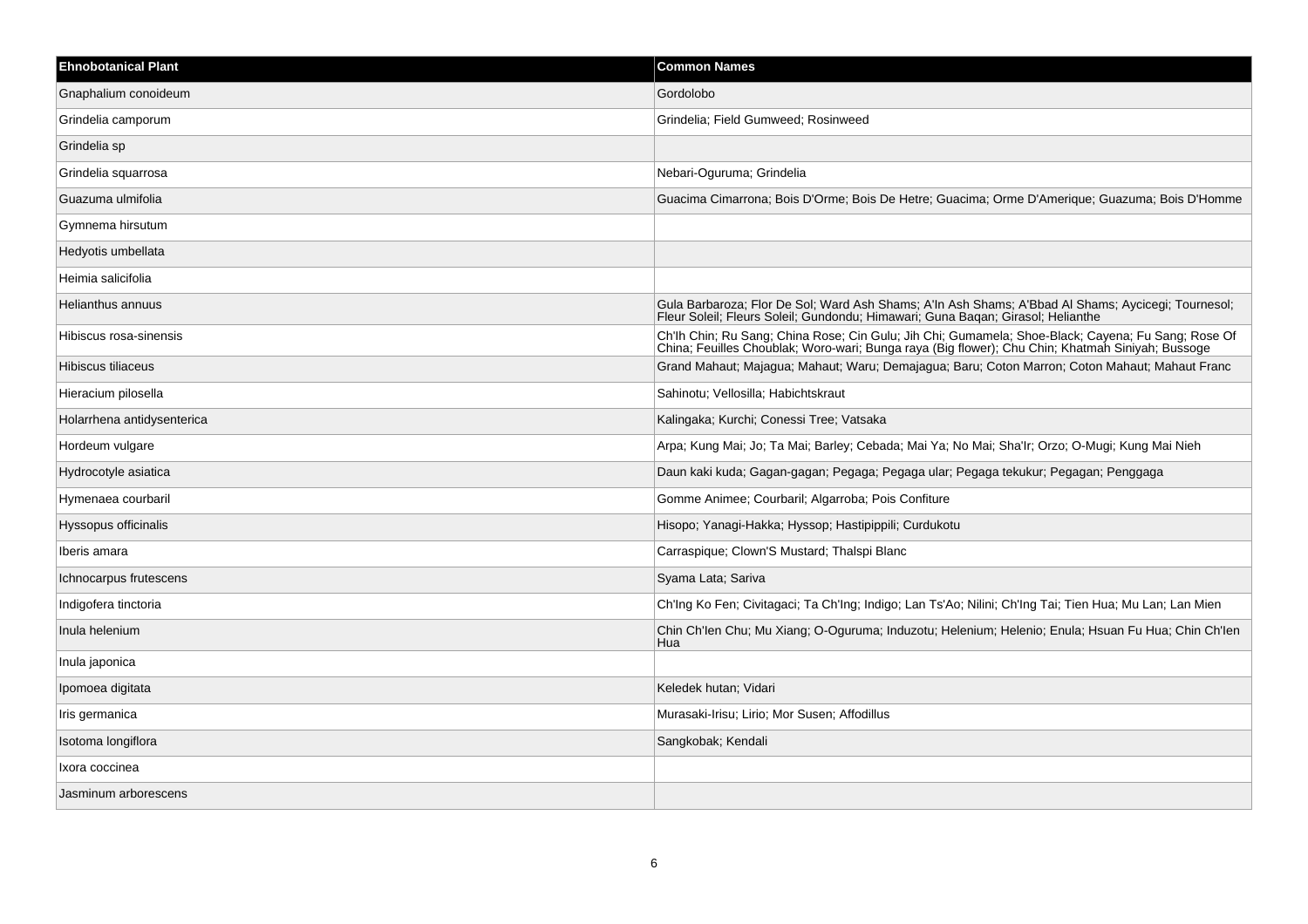| <b>Ehnobotanical Plant</b> | <b>Common Names</b>                                                                                                                             |
|----------------------------|-------------------------------------------------------------------------------------------------------------------------------------------------|
| Jessenia polycarpa         |                                                                                                                                                 |
| Juniperus communis         | Yoshu-Nezu; Ardij Aghaji; Enebro; A'Ra'R A'Di; Ardic; Juniper; Havrest                                                                          |
| Juniperus virginiana       | Red Cedar; Virjinya Ardici                                                                                                                      |
| Justicia adhatoda          | Malabar Nut; Noce Del Malabar; Vrisha; Noyer De Malabar; Malabar Ceviz Agaci; Bakas                                                             |
| Kalanchoe laciniata        | Setawar kampong (Summoning); Tapak itek (Duck footprint); Chakar itek (Duck foot)                                                               |
| Lactuca sativa             | Lettuce; Khass; Wo Chu; Lechuga; Laitue; Abu; Tzu Chu; Laitue Pour Tisane; Chicoree Des Jardins; Kahu;<br>Marul; Laitue Alimentaire; Wo Chu Tzu |
| Lactuca serriola           | Lettuce, Prickly                                                                                                                                |
| Lagerstroemia parviflora   |                                                                                                                                                 |
| Larix decidua              | Terebintina; Avrupa Melezi                                                                                                                      |
| Larix europaea             |                                                                                                                                                 |
| Lasia aculeata             |                                                                                                                                                 |
| Ledum palustre             | Bataklik Biberiyesi; Rosemary, Wild                                                                                                             |
| Lepechinia urbanii         | Salvia Cimarrona; Salvia De La Rucilla; Salvia                                                                                                  |
| Lepidium sativum           | Adi Suterisi; Rshad; Cress; Mastuerzo; Taratiza; Crusson D'Jardin; Teretura; Cresson Alenois                                                    |
| Leptotaenia multifida      |                                                                                                                                                 |
| Limonium carolinianum      |                                                                                                                                                 |
| Lindenbergia indica        |                                                                                                                                                 |
| Linum usitatissimum        | Kettan; Linaza; Flax; Lino; Linseed; Kittan; Hu Ma; Kahtan; Ama; Chih Ma; Lin; Keten                                                            |
| Lippia dulcis              | Yerba Dulce; Lippia; Lippienkraut                                                                                                               |
| Lobelia inflata            | Indian Tobacco; Lobelia; Frengiotu; Lobelya                                                                                                     |
| Lobelia sessilifolia       |                                                                                                                                                 |
| Lotononis ornata           |                                                                                                                                                 |
| Lotononis versicolor       |                                                                                                                                                 |
| Luffa echinata             |                                                                                                                                                 |
| Madhuca butyracea          |                                                                                                                                                 |
| Madhuca indica             | Madhuka                                                                                                                                         |
| Madhuca longifolia         | <b>Mowra Butter</b>                                                                                                                             |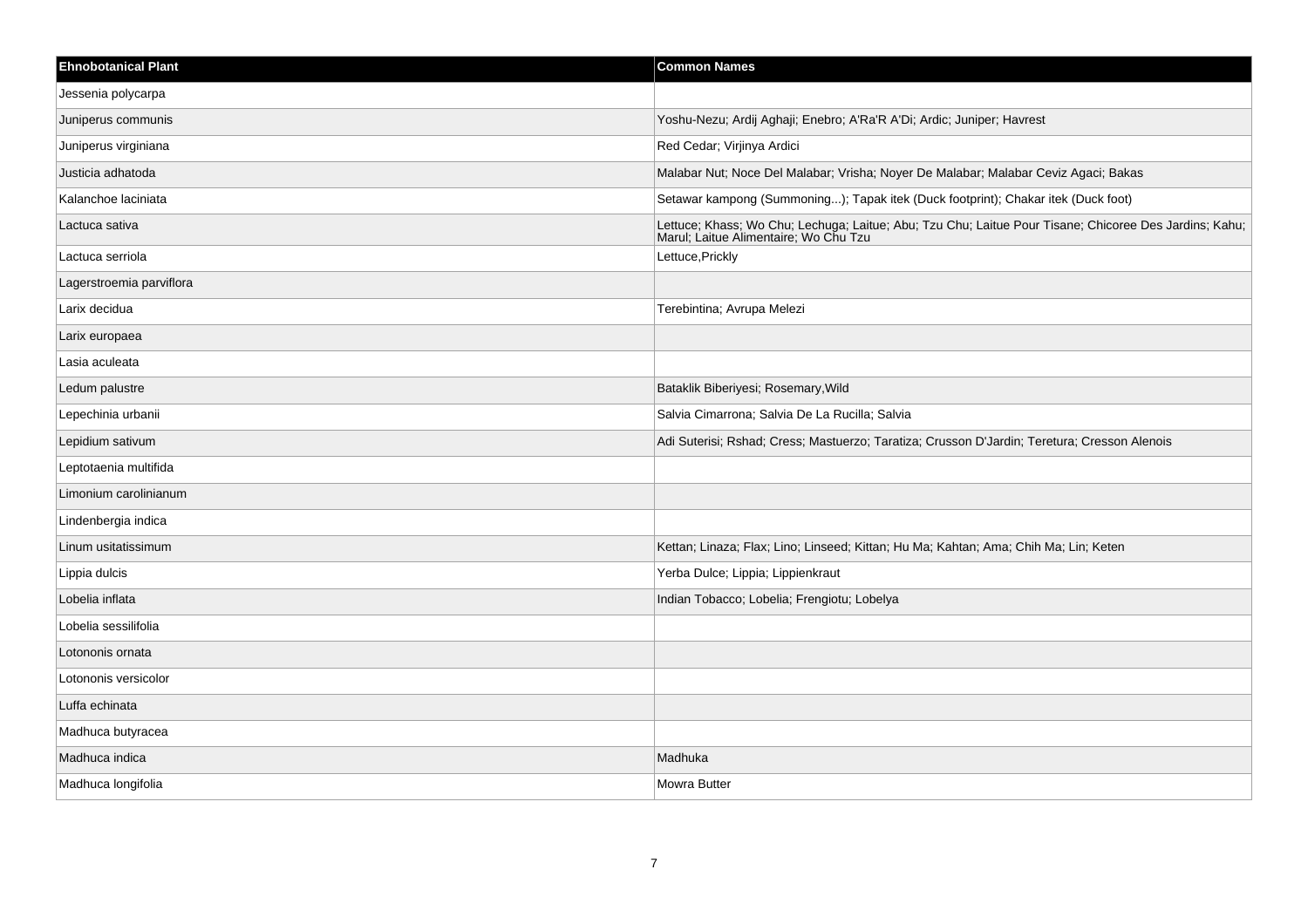| <b>Ehnobotanical Plant</b> | <b>Common Names</b>                                                                                                                                                                                                                                                                      |
|----------------------------|------------------------------------------------------------------------------------------------------------------------------------------------------------------------------------------------------------------------------------------------------------------------------------------|
| Malachra sp                |                                                                                                                                                                                                                                                                                          |
| Malva rotundifolia         | Hai-Aoi: Common Mallow: Malva: Mallow.Round                                                                                                                                                                                                                                              |
| Mangifera indica           | Manga; Anbah; Mangot; Mangot Fil; An Lo Kuo; Mangga; Manguier; Merpelam; Mamuang; Pelem; Manga<br>Agaci; Mango                                                                                                                                                                           |
| Marattia douglasii         | Mulefoot Fern; Pala                                                                                                                                                                                                                                                                      |
| Marrubium vulgare          | Hoarhound: Qutainah: Hashishat Al Kalib: Itsinegiotu: Marrubio: Horehound: Niga-Hakka                                                                                                                                                                                                    |
| Melaleuca leucadendron     | Cajeput Tree; Cayeput; Kayu puteh (White wood); Gelam; Cajeput; Kajeput                                                                                                                                                                                                                  |
| Mentha piperita            | Menthe; Peppermint; Nane; Menta; Mentha Montana                                                                                                                                                                                                                                          |
| Mentha spicata             | Spearmint; Mint; Yerba Buena                                                                                                                                                                                                                                                             |
| Michelia champaca          | Bongas Jampacca; Champaca; Ampac; Surabhi; Chen Po; Lochari; Champac; Pechari; Chepaka; Kantil;<br>Champak; Petjari; Schampakka; Chempaka; Champaga                                                                                                                                      |
| Microglossa afzelii        |                                                                                                                                                                                                                                                                                          |
| Millettia zechiana         |                                                                                                                                                                                                                                                                                          |
| Mimosa rubicaulis          |                                                                                                                                                                                                                                                                                          |
| Mimusops elengi            | Pomme D'Adami; Pekola batu; Kun; Bunga tanjong (Headland flower; Kekula; Pokok tanjong; Tanjung;<br>Kuhbaum Von Para; Mimuscope; Brazilian Milktree; Elengi                                                                                                                              |
| Monarda fistulosa          | Yaguruma-Kakko; Horsemint                                                                                                                                                                                                                                                                |
| Morus alba                 | Chi Sang; Hsun; Kitaoe; Lu Sang; Ching Sang; Tukki; Sang Ken Pai P'I; Mures; Ma-Guwa; I Sang; Morera;<br>Tu; Mora; Chin Sang; Shan Sang; Lampoeng; Ti Sang; Shen; Nu Sang; Pai Sang; Tuth; Sang Shen Chiu;<br>Tut; T'An; Dut Agaci; Besaran; Sang; Sang Shen Tzu; Sang Shen Kao; Sang Pi |
| Myosotis palustris         | Unutmabeni; Forget Me Not                                                                                                                                                                                                                                                                |
| Myrica esculenta           |                                                                                                                                                                                                                                                                                          |
| Myroxylon balsamum         | Balsam Of Tolu; Balsamo Peruano; Pau De Balsamo; Baume De Tolu; Balsamo De Tolu; Tolu<br>Balsemboom, Tolu Balsam, Tolu Balsambaum, Balsamo De Peru, Tolubalsam                                                                                                                           |
| Myroxylon pereira          | <b>Balsam Of Peru</b>                                                                                                                                                                                                                                                                    |
| Myroxylon pereirae         | Hoitziloxitl                                                                                                                                                                                                                                                                             |
| Myrtus communis            | Yas; Myrtle; Ass; Lampsana; Mersin; Murtek; Arrayan; Murt; As                                                                                                                                                                                                                            |
| Nandina domestica          | Nan T'len Chu; Nan Chu; Siro-Nanten                                                                                                                                                                                                                                                      |
| Nardostachys jatamansi     | Kan Sung Hsiang; Hint Sumbulu; K'U Mi Ch'E; Nard; Jatamansi; Mansi                                                                                                                                                                                                                       |
| Naregamia alata            | Goanesische Ipecacuanha; Portuguese Ipecac; Nela Naringu; Goa Ipecacuanha; Goa Ipecac; Ipecacuanha<br>De Goa; Pittpapra                                                                                                                                                                  |
| Nasturtium officinale      | Cresson Des Jardins; Cresson De Fontaines; Suteresi; Cresson D'Eau; Hurf Al May; Cress; Watercress; Nasturtium; Berro; Cresson Du Pays; Habb Ar Rashad; Cresson; Water Cresses; Berros                                                                                                   |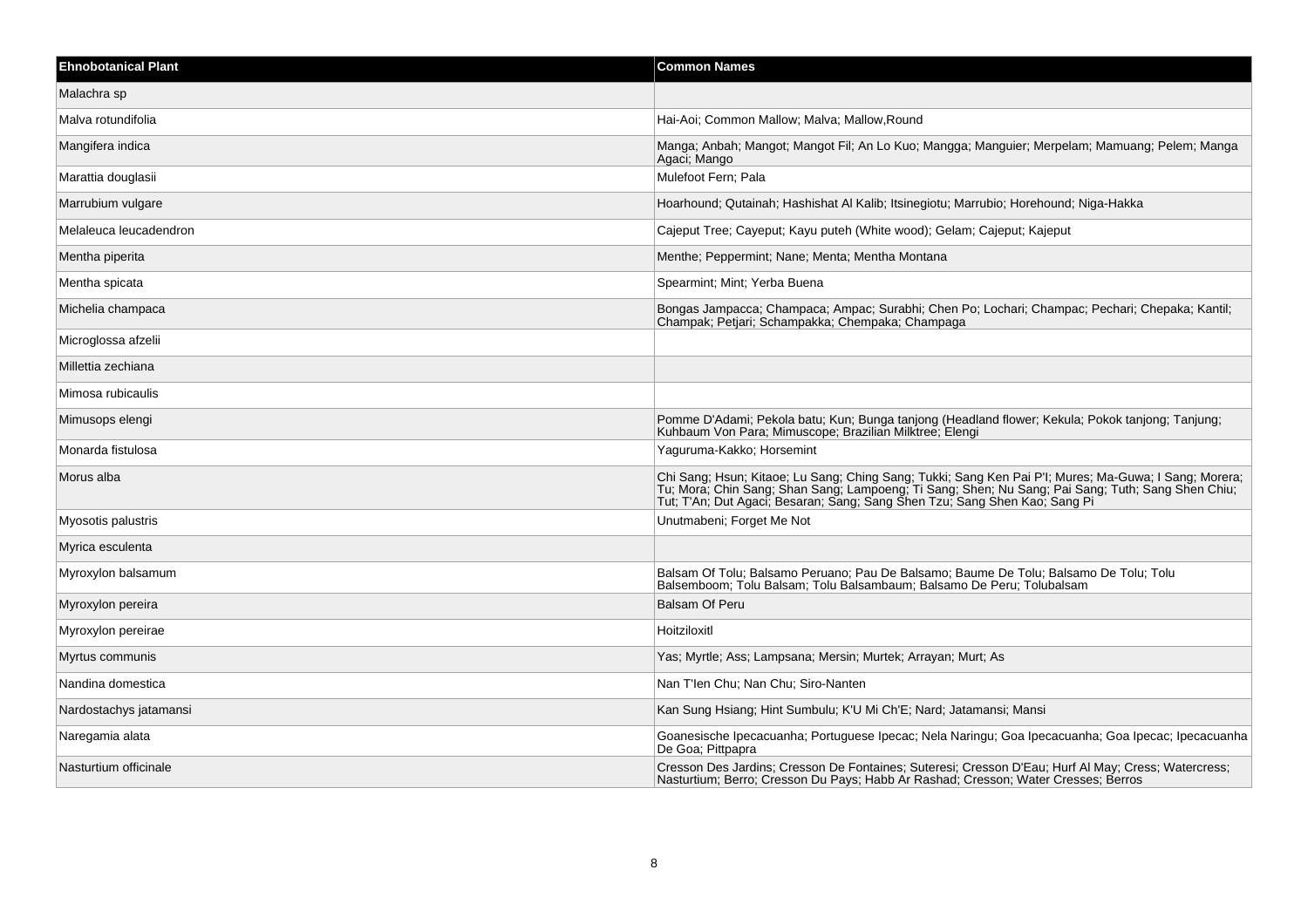| <b>Ehnobotanical Plant</b> | <b>Common Names</b>                                                                                                                          |
|----------------------------|----------------------------------------------------------------------------------------------------------------------------------------------|
| Nerium indicum             | Oleander; Kyotiku-To                                                                                                                         |
| Nigella sativa             | Cummin, Black; Corekotu; Black Cumin; Ajenuz; Habbat Soda                                                                                    |
| Nymphaea lotus             | Waterlotus; Lotier Odorant                                                                                                                   |
| Ochna squarrosa            |                                                                                                                                              |
| Ochroma lagopus            | Bois Madame; Coton Fleur; Mahaudeme; Palo De Lana; Coton Soie                                                                                |
| Ocimum americanum          | <b>Basilic</b>                                                                                                                               |
| Ocimum gratissimum         | Ramtulsi; Selaseh jambi; Atiayo; Vriadhatulasi; Basilic A Petites Fleurs; Fombasin; Folle Basin; Grand<br>Fombasin; Basilic Grandes Feuilles |
| Ocimum micranthum          | Albahaca; Atiyayo                                                                                                                            |
| Ocimum sanctum             | Kemangen; Ruku-ruku merah; Lampes; Selaseh; Kami-Me-Boki; Oku; L.; Surasa; Ruku-ruku                                                         |
| Ophiopogon japonicus       | Zya-No-Hige; Mai Dong                                                                                                                        |
| Origanum vulgare           | Pot Marjoram; Marjoram, Wild; Adi Mercankosk; Raihana Kiwilka; Raihan Jabaili; Oregano; Oregano De<br>Espana; Marjolaine                     |
| Palisota hirsuta           |                                                                                                                                              |
| Panicum repens             | Rumput jae-jae                                                                                                                               |
| Passiflora mexicana?       |                                                                                                                                              |
| Pentapetes phoenicea       | Bandhujiva                                                                                                                                   |
| Perilla frutescens         | Kuei Jen; Tsu Su; Pai Su                                                                                                                     |
| Petersianthus macrocarpus  |                                                                                                                                              |
| Peucedanum decursivum      | Tu Huo; Tu Yao Ts'Ao; Ch'lang Huo; Ch'len Hu                                                                                                 |
| Peucedanum ostruthium      | Masterwort; Hogfennel; Imperatoria; Walwurz; Angelica                                                                                        |
| Phlogacanthus thyrsiflorus |                                                                                                                                              |
| Phoenix acaulis            |                                                                                                                                              |
| Phoenix dactylifera        | Khurma; Hurma Agaci; Date; Datil; Dattier; Palma Datil; Tamur; Wu Lou Zi; Dattes                                                             |
| Phragmites australis       | Ch'Uan; P'Eng Nung; Sazkamisi; Wei; Chia; Lu                                                                                                 |
| Phyllanthus officinalis    | Kayu laka; Kemlaka; Malaka; Melaka                                                                                                           |
| Physalis francheti         |                                                                                                                                              |
| Pinellia ternata           | Ban Xia; Pan Hisa; Karasu-Bisyaku                                                                                                            |
| Pinus massoniana           |                                                                                                                                              |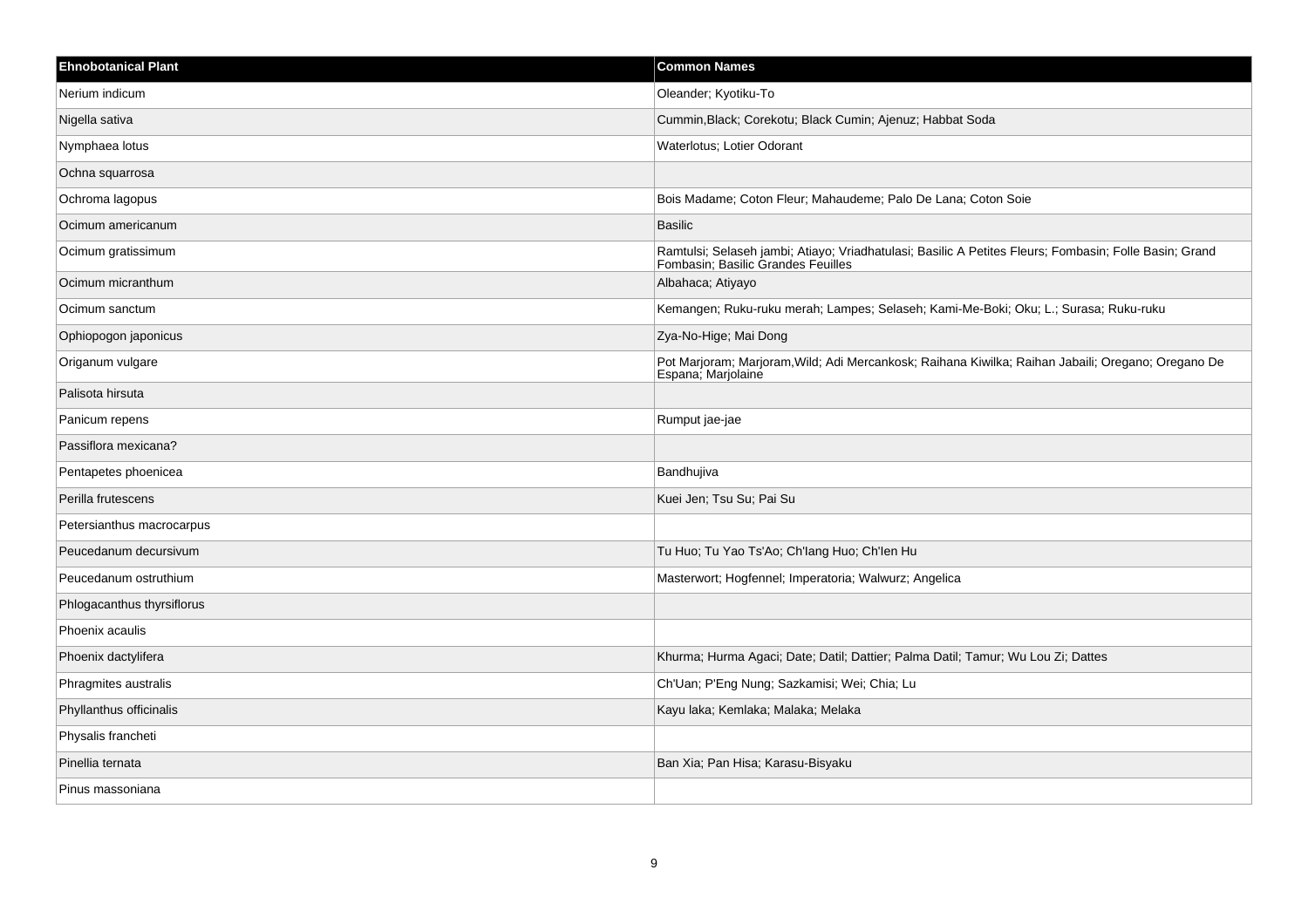| <b>Ehnobotanical Plant</b> | <b>Common Names</b>                                                                                                                                  |
|----------------------------|------------------------------------------------------------------------------------------------------------------------------------------------------|
| Pinus palustris            | Longleaf Pine; Sarala                                                                                                                                |
| Pinus pimilio              | <b>Dwarf Pine</b>                                                                                                                                    |
| Pinus pinaster             | Kaigan-Sho; Pino Maritimo; Pinaster; Pinheiro                                                                                                        |
| Pinus roxburghii           | Sarala                                                                                                                                               |
| Pinus silvestris           | Pino Albar                                                                                                                                           |
| Pinus tabulaeformis        |                                                                                                                                                      |
| Pinus yunnanensis          |                                                                                                                                                      |
| Piper angustifolium        | Erba Di Soldat; Matico; Palo Del Soldado; Yerba Del Soldato; Herbe Du Soldat; Soldier'S Herb                                                         |
| Piper betel                | Phlu; Sirih; Lu Yu; T'U Pi Po; Tambul; Betel; Fu Ya T'U Lu T'Eng; Chu Chiang                                                                         |
| Piper cubeba               | Chabai berekur; Kubabe; Cubeb; Temoekoes; Lada ekur; Temekus; Kemekus; Chabai ekur                                                                   |
| Piper guineense            | Ashanti Pepper                                                                                                                                       |
| Piper longum               | Pi Po; Pepper, Long; Pi P'O Mu; Uzun Biber; Long Pepper                                                                                              |
| Piper methystichum         | Kava                                                                                                                                                 |
| Piper sanctum              |                                                                                                                                                      |
| Pittosporum floribundum    | Vehkali; Pitosporo                                                                                                                                   |
| Plantago media             | Plantago; Llanten Mediano                                                                                                                            |
| Plantago ovata             | Riblah; Zibad; Gechi Qulaghi                                                                                                                         |
| Platycodon grandiflorum    | Chieh Keng; Lu T'Ou; K'U Chieh Keng; Chieh K'Eng; Kikyoo                                                                                             |
| Pleopeltis thunbergianus   |                                                                                                                                                      |
| Plumeria rubra             | Frangipaniers; Rodje Law'Ri; Frangipanier Rose; Atabaiba Rosada; Frangipane; Frangipani                                                              |
| Polemonium reptans         | Polemonie Fausse; Unechter Jacobsleiter; Onechte Jacobsladder; False Jacob'S Ladder; Abscess Root                                                    |
| Pollichia campestris       |                                                                                                                                                      |
| Polygala chinensis         |                                                                                                                                                      |
| Polygala glomerata         | Djookoot Malela; Andong Petooroon; Lidah A Jam                                                                                                       |
| Polygala senega            | Hiroha-Senega; Poligala; Snakeroot, Common                                                                                                           |
| Polygonum aviculare        | Habbat Al Rae'Y; Miti-Yanagi; Knowgrass; Asa Al Rae'Y; Knotweed; Pien Hsu; Hemero Tea; T'leh Sien<br>Ts'Ao; Centinodia; Nana Shwana; Kus Karabugdayi |
| Pomaderris elliptica       | Kumarahou                                                                                                                                            |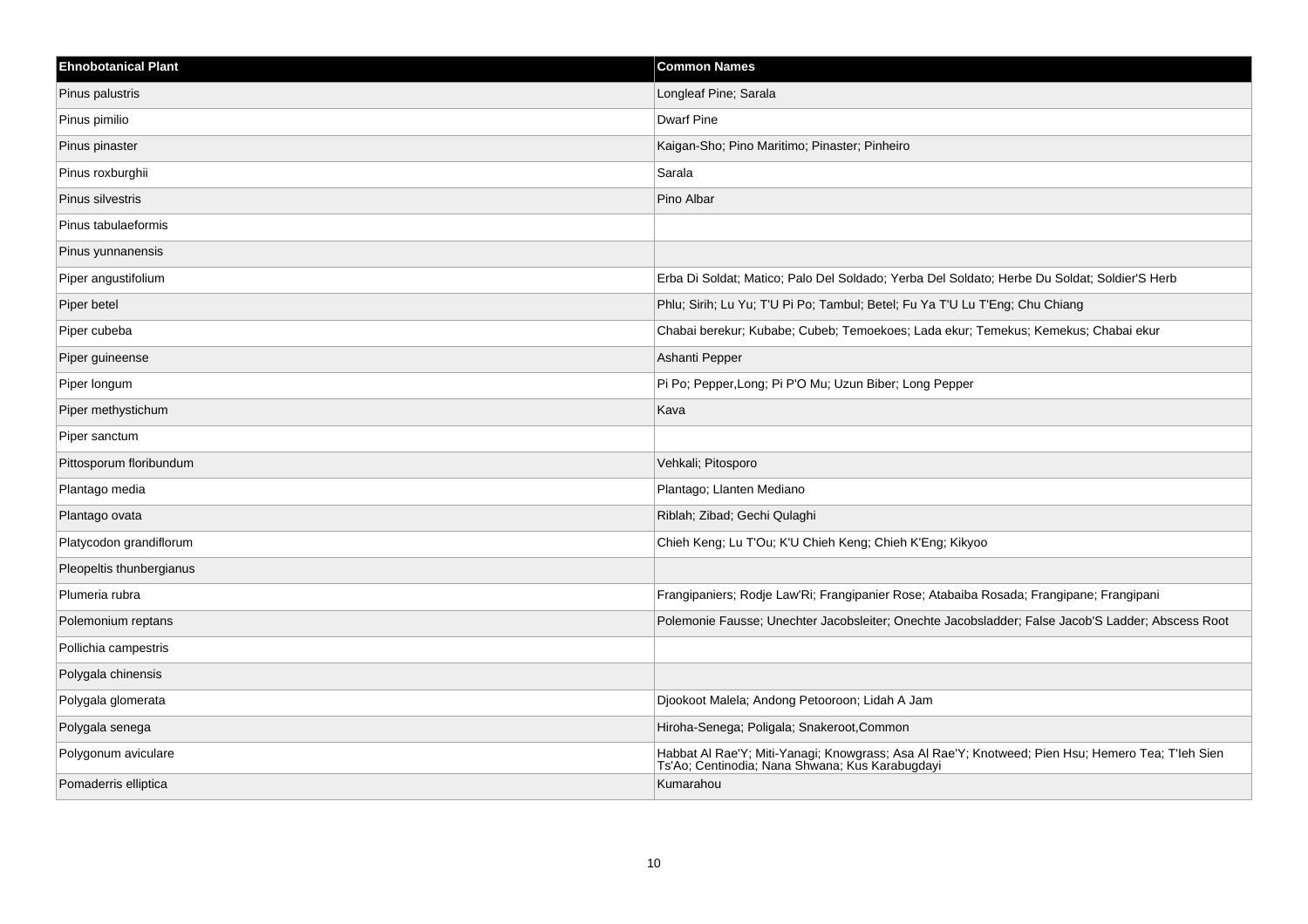| <b>Ehnobotanical Plant</b> | <b>Common Names</b>                                                                                                                                                                                                                                          |
|----------------------------|--------------------------------------------------------------------------------------------------------------------------------------------------------------------------------------------------------------------------------------------------------------|
| Pongamia pinnata           | Chiravilvra; Bangkong; Jadar; Pongam Oil; Bangkongan; Ki pahang; Malabari; Karanda; Hongay Oil;<br>Pongam; Hoang Ba; Kepik; Malapari                                                                                                                         |
| Primula veris              | Cowslip; Herba Sancti Petri; Cuhacicegi; Primavera                                                                                                                                                                                                           |
| Prunus armeniaca           | Albaricoquero; Chin Hsing; Qaisi; Kayisi Agaci; Mish Mish; Arig; Jou Hsing; Shan Hsing; T'len Mei; Lai<br>Hsing; Hsing; Aprecock; Apricot; Mei Hsing; Anzu; Hsing Jin; Kaise; Hsing Jen T'Ang; Mu Hsing; Hsing Su;<br>Sha Hsing                              |
| Prunus persica             | Khokh; Pecher; Tao Ren; Pesco; T'Ao P'I Chiu; Melocotonero; Sheftali; Momo; Peach; Seftali Agaci                                                                                                                                                             |
| Prunus serotina            | Rum Cherry; Wild Cherry; Virginya Kirazi; Cherry, Wild; Black Cherry                                                                                                                                                                                         |
| Psidium guajava            | Goavier; Goyavier; Jambu burong (Bird Eugenia); Djamboe; Bayawas; Petokal; Perala; Guayaba; Goyave;<br>Jambu biji (Seedy Eugenia); Guava; Dipajaya; Gouyave; Jambu padang (Openfield Eugeni; Djambu;<br>Jambu pelawas; Jambu portugal (Portuguese Eug; Tokal |
| Psychotria plumieri        | Cafe Sauvage; Mapou Gris; Cafe Marron                                                                                                                                                                                                                        |
| Pulmonaria officinalis     | Lungwort; Adi Cigerotu; Pulmonaria                                                                                                                                                                                                                           |
| Punica granatum            | Granada; Pomme Grenade; Dalima; Pomogranado; Dadima; Delima; Shan Shih Liu; Naragaci; Gangsalan;<br>Granado; Grenadier; Zakuro; Nar; Pomegranate; Rumman; An Shih Liu; Hannar; Grenade                                                                       |
| Quillaja saponaria         | Quillaja; Soapbark Tree; Kilaya                                                                                                                                                                                                                              |
| Randia laevigata           |                                                                                                                                                                                                                                                              |
| Rhododendron indicum       | Tu Chuan                                                                                                                                                                                                                                                     |
| Rorippa montana            |                                                                                                                                                                                                                                                              |
| Rosa gallica               | Rose; Gul; French Rose; Rosier Gallique                                                                                                                                                                                                                      |
| Ruellia tuberosa           | Petit-Petards; Fleurs Petards; Petits Petards; Guaci; Pensamiento Haitiano; Racine Petards; Lia Huevos;<br>Tiquitaque; Batatilla                                                                                                                             |
| Rumex acetosa              | Sorrel; Sorrel, Garden; Shan Tang Ti; Vinagrella; Acedera; Kuzukulagi; Suan Mo; Shan Ta Huang; Lapathus                                                                                                                                                      |
| Ruta chalapensis           | Citronelle Marron; Ruda                                                                                                                                                                                                                                      |
| Sambucus canadensis        | Amerikan Murveri; American Elder; Elder; Elderberry                                                                                                                                                                                                          |
| Sambucus nigra             | Murver Agaci; Khaman Kabir; Sauco; Seiyo-Niwatoko; European Elder; Zovika; Elderberry; Elder Rind                                                                                                                                                            |
| Santalum album             | White Sandal; T'An Hsiang; White Santal; Pai Chai T'An; Haoe meni; Ai nitoe; Chendana; Chen T'An; White<br>Sandalwood; Chan T'An; Chandani; Chandana; Beyaz Santal; Laki-laki; Sandelhout                                                                    |
| Sassafras albidum          | Sassafras; Sasafras                                                                                                                                                                                                                                          |
| Saussurea lappa            | Costus; Quang Mu Xiang; Kushta; Patchak; Mu Xiang; Kust                                                                                                                                                                                                      |
| Schinus molle              | Schinus; Aroeira Salsa; Molle; Yalanci Biber; Yalan Biber Aghaji; Brazil Peppertree                                                                                                                                                                          |
| Schinus terebinthifolius   | Aroeira Do Sertao; Cambui; Aroeira De Minas                                                                                                                                                                                                                  |
| Scoparia dulcis            | Balai Doux; Teh makao (Macao tea); Pokok kelambu (Gray plant); Cancharagua; Cha padang (Opening<br>tea); Bunyiga; Pokok delis; Ginje menir; Ginje jepun; Mastuerzo                                                                                           |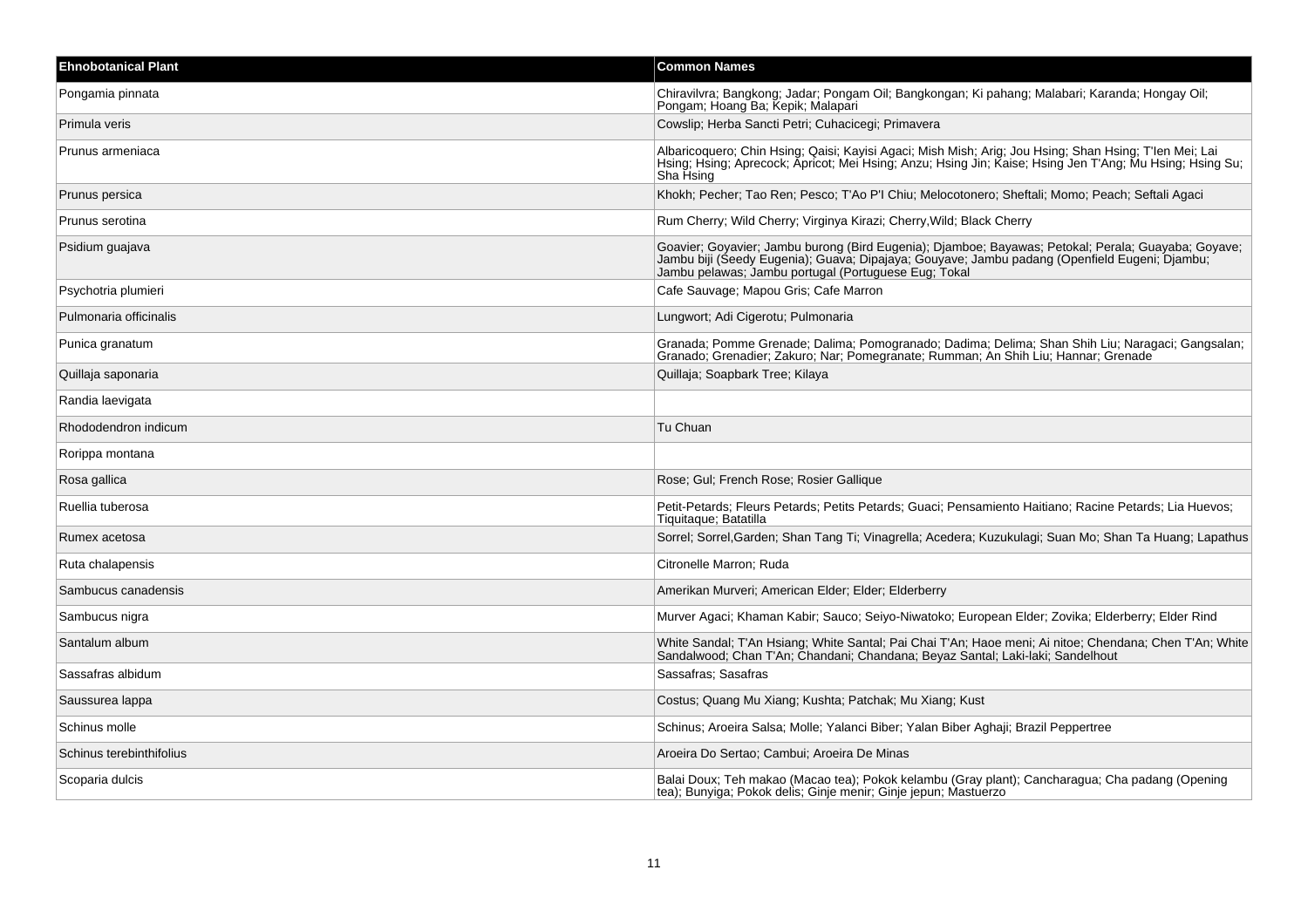| <b>Ehnobotanical Plant</b> | <b>Common Names</b>                                                                                                                                                                                                                                                                            |
|----------------------------|------------------------------------------------------------------------------------------------------------------------------------------------------------------------------------------------------------------------------------------------------------------------------------------------|
| Sechium edule              | Mirliton; Chayote; Cocombre; Meliton; Tayota; Chou-Chou                                                                                                                                                                                                                                        |
| Solanum carolinense        | Horsenettle, Carolina; Solanum De La Caroline; Horse Nettle; Paardenetel; Trostbeere                                                                                                                                                                                                           |
| Solanum dulcamara          | Zurukamara; Bai Ying; Helwa Morrah; Bittersweet; Tre Marana; Maurella; E'Nab Al Tha'Lab; Dulcamara;<br>K'U Ch'leh; Yaban Yasemini; Hundaebaer; Hab Al A'Lam; Shu Yang Ch'Uan                                                                                                                   |
| Solanum melongena          | Eggplant; Terong manis (Sweet eggplant); Aubergine; Nasu; Belinjele; Nasubi; K'Un Lun Kua; Terong ungu<br>(Purple eggplant); Berengene; Melongene; Berenjena; Ch'leh; Baingan; Terong hijau (Green eggplant);<br>Enchong; Ch'leh Ken; Berengena; Strychnos Kepaios; Berengine; Lo Su; Beregene |
| Solanum surattense         |                                                                                                                                                                                                                                                                                                |
| Solanum surattensis        |                                                                                                                                                                                                                                                                                                |
| Solanum surettense         |                                                                                                                                                                                                                                                                                                |
| Sonchus arvensis           | Sowthistle, Corn                                                                                                                                                                                                                                                                               |
| Stachytarpheta jamaicensis | Verveine Violette; Verbena Azul; Verbena; Verveine; Selaseh dandi (Spotted basil); Bastard Vervain; Verveine A Queue De Rat; Rumput tahi babi (Pig dung gra; Brazilian Tea; Verveine Bleue; Gewongan                                                                                           |
| Stenoloma chusana          |                                                                                                                                                                                                                                                                                                |
| Sterculia apetala          | Pistache Des Indes; Anacaguita; Anacahuita                                                                                                                                                                                                                                                     |
| Sterculia scaphigera       | Ta Hai Tzu; P'Ang Ta Hai                                                                                                                                                                                                                                                                       |
| Stereospermum suaveolens   | Patala                                                                                                                                                                                                                                                                                         |
| Strychnos potatorum        | <b>Clearing Nut Tree</b>                                                                                                                                                                                                                                                                       |
| Styrax benzoin             | Ch'U Pei Hsiang; An Hsi Hsiang; Kemenyan; Ansokko-No-Ki; Asilbent; Benzoin; Shui An Hsi Hsiang; An<br>Hsi Yu: Gum Benzoin                                                                                                                                                                      |
| Swertia chirata            | Indian Chiretta; Chirata; Dowa I Pechish; Nila Vembu; Kirata Tikta; Indische Chiretta; Indian Gentian;<br>Driesen Enzian; Chirette Indien                                                                                                                                                      |
| Swertia chirayita          |                                                                                                                                                                                                                                                                                                |
| Symplocos racemosa         | Lodhra                                                                                                                                                                                                                                                                                         |
| Syzygium cerasoideum       |                                                                                                                                                                                                                                                                                                |
| Syzygium malaccense        |                                                                                                                                                                                                                                                                                                |
| Tagetes erecta             | Chambergo; Clavel De Los Muertos; Souci; Big Marigold; Fleurs Souci                                                                                                                                                                                                                            |
| Taxodium mucronatum        | Ahuehuete                                                                                                                                                                                                                                                                                      |
| Tectona grandis            | Kayu jati; Jati                                                                                                                                                                                                                                                                                |
| Tephrosia purpurea         | Indigo, Wild; Purple Tephrosia                                                                                                                                                                                                                                                                 |
| Terminalia chebula         | Myrobalan; Abhaya; Indian Myrobalan; Mirobalan; Ho Li Le                                                                                                                                                                                                                                       |
| Themeda gigantea           |                                                                                                                                                                                                                                                                                                |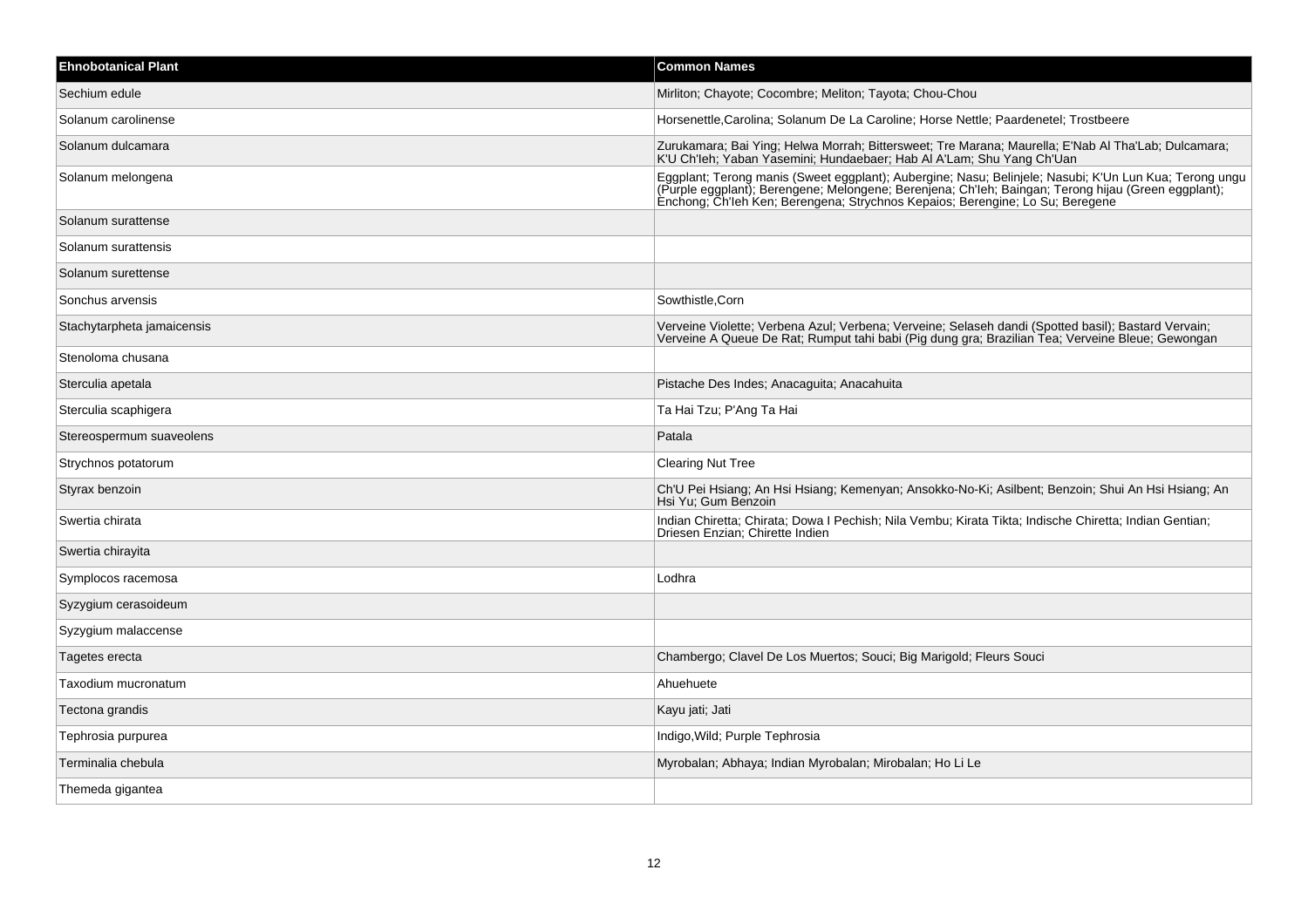| <b>Ehnobotanical Plant</b> | <b>Common Names</b>                                                                                                                             |
|----------------------------|-------------------------------------------------------------------------------------------------------------------------------------------------|
| Thespesia lampas           |                                                                                                                                                 |
| Thonningia sanguinea       |                                                                                                                                                 |
| Thrinax wendlandiana       |                                                                                                                                                 |
| Thymus vulgaris            | Thym Grandes Feuilles; Kekik; Common Thyme; Thyme; Tati-Zyako-So; Du Thym; Zombi Nan Bois; Pile;<br>Tomillo                                     |
| Thysanolaena maxima        |                                                                                                                                                 |
| Trachyspermum ammi         | Musi; Kamune Muliki; Mungsi; Moengsi; Hajimuju; Nankhah; Ostindischer Kummel; Zinyan; Mosi; Carvi<br>Oriental; Remuju; Jemuju                   |
| Tragia cannabina           |                                                                                                                                                 |
| Trapa bispinosa            | Shiu Li; Lao Ling; Chi Shih; Ling Chio; Ling                                                                                                    |
| Trema orientalis           | Anggrung; Narong paya; Mendarung                                                                                                                |
| Trichosanthes cucumerina   | Yilankabagi                                                                                                                                     |
| Trichosanthes kirilowii    | Kua Lou; T'len Kua; Karo(To-Karasu-Uri)                                                                                                         |
| Tridax procumbens          |                                                                                                                                                 |
| Trifolium pratense         | Clover, Red; Kirmizi Yonca; Trebol Rojo; Bersim Ahmar; Nafal; Red Clover; Murasaki-Tume-Kusa(Aka-<br>Tume-Ku; Trebol                            |
| Turnera ulmifolia          | Marilopez; Lalo; Marilope; Zombi Nan Bois; Du Thym; Thym Des Savanes; Z'Ombi Nan Bois; Thym A<br>Feuilles D'Orme; Thym Marron; Marilope Du Thym |
| Tussilago farfara          | Huki-Tanpopo; Tusilago; K'Uan Tung; Farfara; Oksurukotu; Coltsfoot; To Wu                                                                       |
| Tylophora indica           |                                                                                                                                                 |
| Urena lobata               | Pepulut; Pulut; Pulutan; Cadillo De Perro; Cadillo; Pulut lembu; Cousin; Kelutut; Pulut-pulut; Petit Cousin;<br>Legetan; Escoba                 |
| Urginea indica             | Indian Squill; Squill, Indian                                                                                                                   |
| Urginea maritima           | Adasogani; Squill; Escila; Basal Al Far; Onion, Sea; U'Nsul; Squill, Indian                                                                     |
| Urtica dioica              | Bigstring Nettle; Ortiga Mayor; Nettle, Common; Isirgan; Gerrais; Nabat Al Nar; Kazink; Stinging Nettle                                         |
| Vanda tessellata           |                                                                                                                                                 |
| Verbascum thapsus          | Flannel Mullein; Pano; Gordolobo; Mullein; Sigirkuyrugu; Borraja; Molene; Bonhomme                                                              |
| Verbena officinalis        | Ma Pien Ts'Ao; Holywort; Bunj; Rejil Al Hamam; Gogerchin Otu; Vervain; Minecicegi; Verbena;<br>Ayauhxochitl; Verbena Oficinal; Kuma-Tuzura      |
| Veronica officinalis       | Fluellin; Veronica; Yavsan; Drug Speedwell; Sauvadje Te                                                                                         |
| Vincetoxicum purpurascens  | Pai Ch'len; Sou Yao                                                                                                                             |
| Viola tricolor             | Pansy; Hercai Menekse; Stiefmutterchen; Trinitaria; Sansiki-Sumire                                                                              |